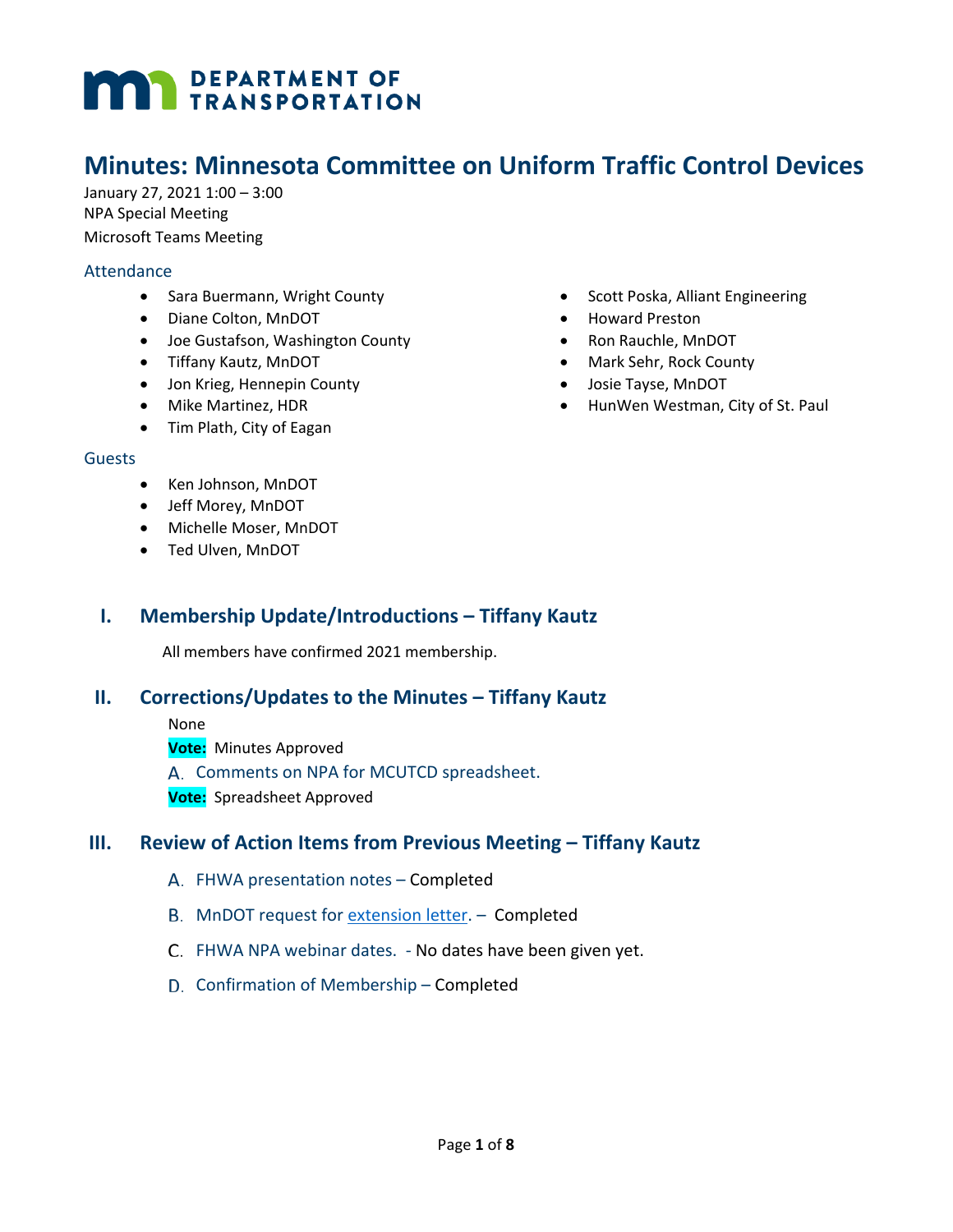#### Joe will review the NPA for trapped lane (through lane into turn lane) for discussion

The NPA does not really change this. They did add other changes we may be interested in such as adding the stovepipe symbol sign as an indicator of where a taper begins. This is different than how we're using it.

It is not clear that the FHWA recommendations are based on research.

Discussion:

This is not on the agenda. Other items committee members would like to look at:

- 1) The lane reduction layout
- 2) Trapped lane turning into a turn lane
- 3) Place holder for items that may come up from the City Engineering Traffic meeting on February  $11<sup>th</sup>$ . Need to hold a place for possible discussion at the February 24<sup>th</sup> meeting.
- 4) In-street pedestrian crossing signs. The NPA requires that to use the in-street pedestrian crossing signs, the pedestrian warning sign with a down arrow must be used. MnDOT does not believe the warning sign needs to be used.

**VOTE**: Add the above items to the discussion list.

#### VOTE RESULT: **Passed**

Other Discussion:

Chimney sign vs. MnDOT Merge with Arrow sign.

The FHWA is proposing using the chimney sign. There is interest in using the MnDOT Merge with Arrow sign instead or offer it as an option. This is not in the NPA.

### **IV. MN MUTCD Revision Update/Timeline, Revision 9 – Diane Colton**

#### A. Current list:

- 1. Appendix C remove Appendix C and all references to it from the MN MUTCD.
- 2. Figure 2M-12 remove (was supposed to have been removed in Rev 8).
- 3. 2C.12 review One-Direction Large Arrow language.

#### **V. Request for Experimentation Update – Tiffany Kautz**

None

#### **VI. NPA Topics for Discussion – Tiffany Kautz**

A. Section 3B.19 (existing [Section 3B.16\)](http://www.dot.state.mn.us/trafficeng/publ/mutcd/mnmutcd2020/mnmutcd-3.pdf#page=38) Stop and Yield Lines (Will Stein sent this Tuesday 1/26)

Proposed changes: <https://www.federalregister.gov/d/2020-26789/p-811>

**VOTE:** Add to list for discussion at next meeting. VOTE RESULT: **Passed**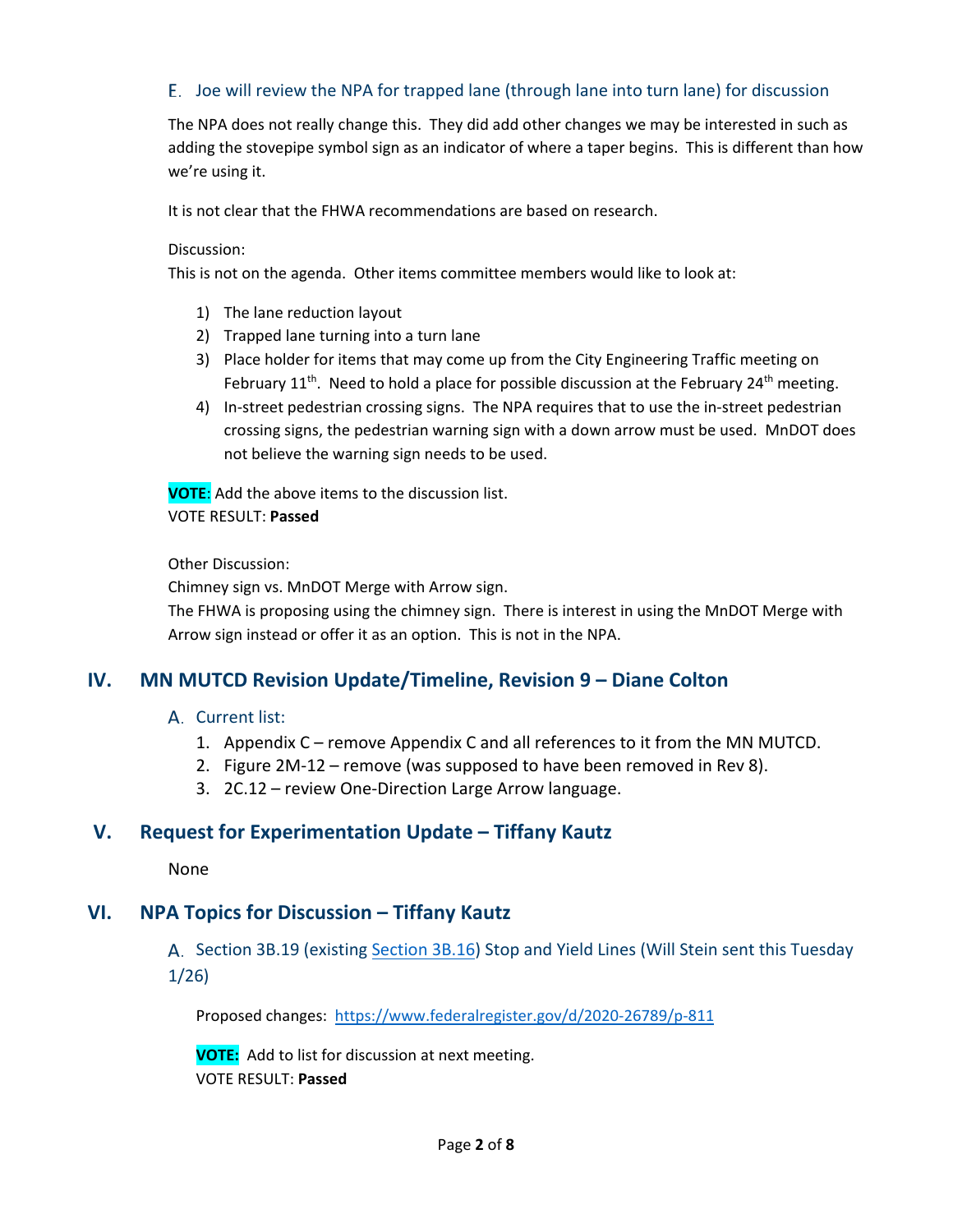B. Speed Limit signing (existing Section 2B.13)

#### 1. NPA MUTCD: [2B.21](https://www.federalregister.gov/d/2020-26789/p-198)

There is confusion with the Option statement, lines 13-18, on Page 77 of the NPA Section 2B.21. **Discussion:**

- Has FHWA consider addressing other sign designs? Do we want to ask FHWA to allow additional designs and how would this be worded?
- There is support for the use of green or blue sign backgrounds.
- Example of a sign currently in use:



- There are questions of enforceability of the sign it's not a regulatory sign. Enforcement may be difficult without it being clear what's being enforced. There is the ability in Minnesota to vary speed limits from community to community. If it's not signed it could be easy for a motorist to say they'd just come from another city that had a different speed – difficult to enforce.
- There should be consistency with the MUTCD. Why not use the above sign but change it to black on White?
- If the above sign was converted to black on white, we're back to MUTCD standards. You could, however, have another speed limit sign just beyond this with different speed limit.

**VOTE** – Add a comment to the NPA allowing for a green and/or blue sign for citywide speed limit signs.

#### VOTE RESULT: **Did not Pass**

#### **Discussion:**

- Is there an option to use green or blue?
- We need to request FHWA to make a formal interpretation. We could ask Will to see if he could get something on this. Maybe they've already ruled on or clarified this.

**MOTION:** Request FHWA make a formal interpretation on whether there is an option to use green or blue for sign backgrounds. Motion introduced by Jon Krieg. HunWen Westman seconded.

#### **VOTE - Motion Passed***.*

**Action Item**: Tiffany will discuss with Will.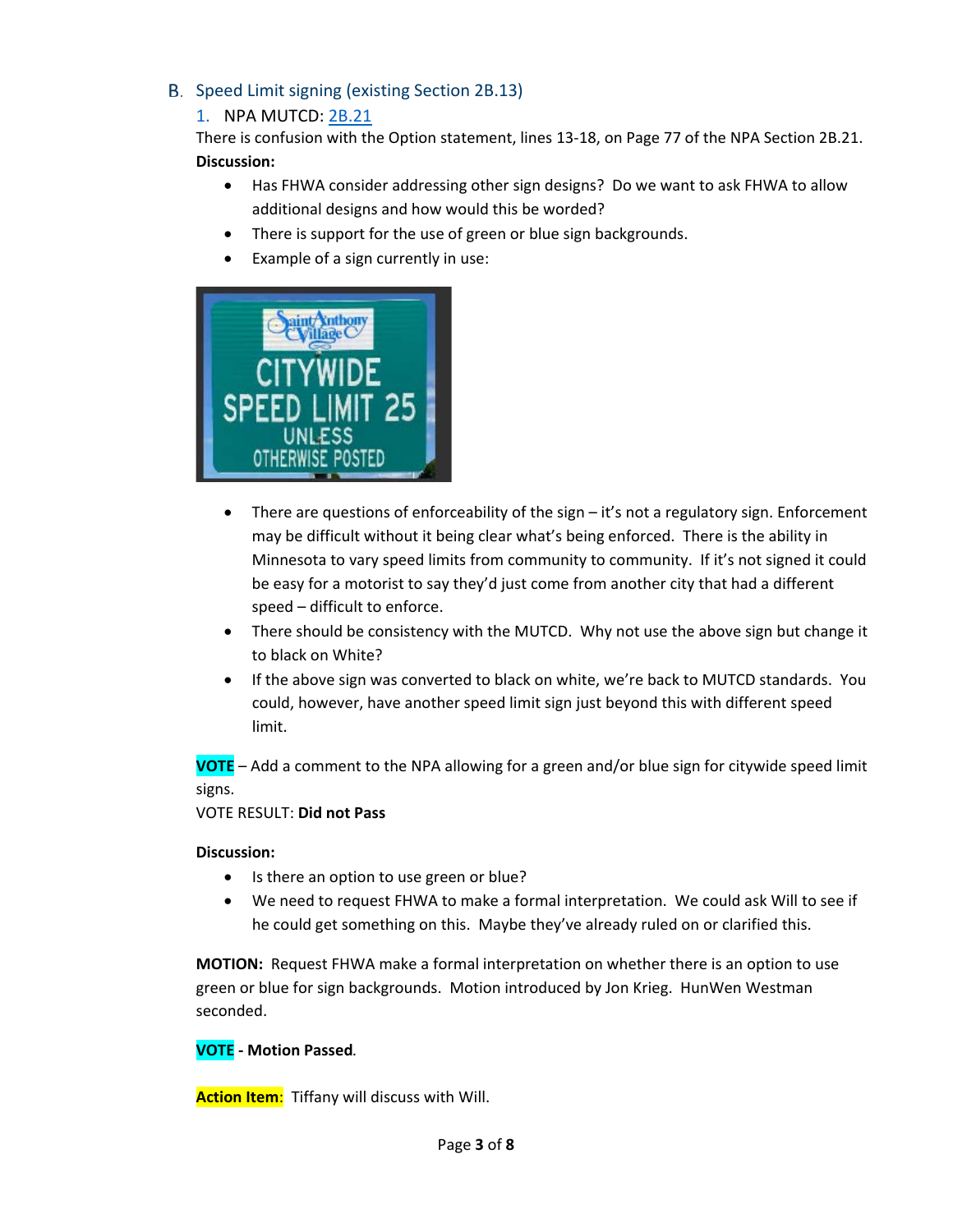#### C. Deleted "ampersands"

- 1. Lenience requested for current MN MUTCD guidance statement.
- 2. MN MUTCD was updated with this change.
- 3. There have been no reported problems with recognition of ampersands on signs in MN. When used, the ampersand reduces the need for a larger sign. This will affect the following signs in MN: park & ride, Move Over Law, specific service, HOV and supplemental guide signs
- 4. NPA MUTCD: 2A.13

#### **Discussion:**

- We removed "ampersands" last time. It is in the MUTCD. Do we want to recommend that it be removed?
- Low clearance panels used during construction use the foot and inch tick marks. This falls into the apostrophe category. Should we expand to remove apostrophes?
- What about the pound hashtag sign? Maybe we add this.
- Washington County experimented with the hashtag for twitter notifications. Not on board to add this.

**VOTE:** Make comment to remove apostrophes and ampersands from line 48, Page 47 the NPA. VOTE RESULT: **Passed**

#### D. Overhead lane control signs

- 1. Lenience requested for current MN MUTCD guidance statement
- 2. MN MUTCD was not updated with this change.
- 3. Change "installed" to "considered"
- 4. Agencies need to consider the context of the area when considering installation of overhead lane control signs. Downtown areas, low speed areas and areas with limited sight distance may not accommodate these installations.

#### 5. NPA MUTCD: [2B.27](https://www.federalregister.gov/d/2020-26789/p-213)

#### **Discussion:**

- This was to be changed last time, but the actual change wasn't made in the current MN MUTCD.
- Do we still want to make this suggestion in a comment to NPA?

**VOTE:** Make comment to change "installed" to "considered". VOTE RESULT: **Did not Pass**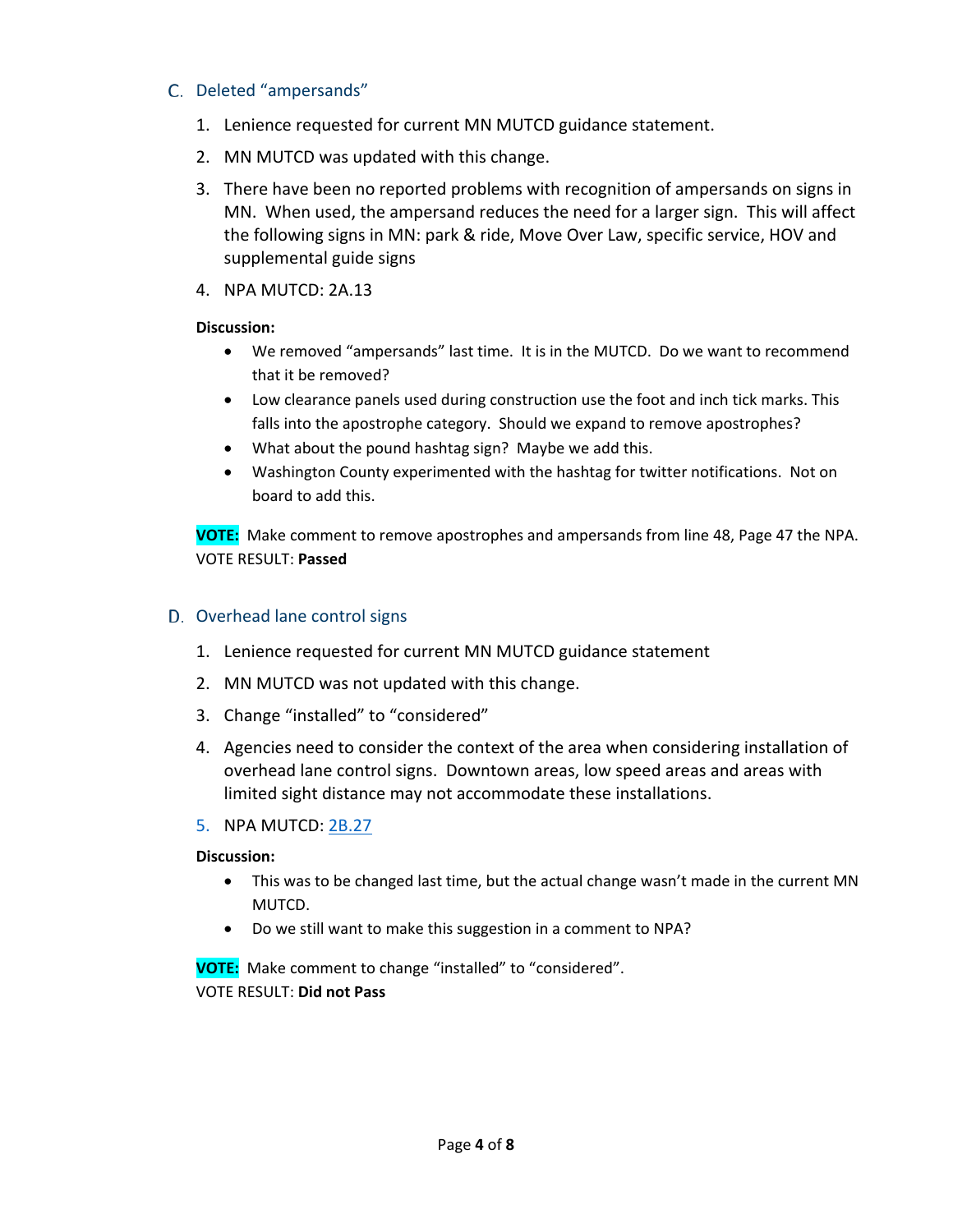#### E. Ramp meter advanced warning sings

- 1. Lenience requested for current MN MUTCD guidance statement.
- 2. MN MUTCD was somewhat updated with this change.
- 3. NPA MUTCD: 2B.63 and [4P.03](https://www.federalregister.gov/d/2020-26789/p-1047)

#### **Discussion:**

- $\circ$  The Guidance statement was changed to an Option statement in the new NPA the document was not marked up to show this.
- o Section 4P.03 (old 4I.03)
	- Standard last time we added SIGNAL AHEAD sign and WHEN FLASHING plaque.
- o Maybe this should be discussed with the RTMC.
- o Makes sense to keep the change in there but agree it largely just impacts MnDOT.

#### F. Delineator placement and spacing

- 1. Lenience requested for current MN MUTCD guidance statement
- 2. MN MUTCD was updated with this change.
- 3. NPA MUTCD: 3G.04, page 388, Lines 8-9.

#### **Discussion:**

In Section 3F.4 we changed placement of delineators from 2 to 8 feet to 2 to **12** feet in order to accommodate mowing/plowing operations.

**MOTION:** Request FHWA to change delineator placement to 2 to 12 feet. Motion introduced by Joe Gustafson. Josie Tayse seconded.

#### **VOTE: Motion Passed**

#### Engineering Judgement

- 1. Definition of a "Standard" has change in the new NPA there's no mention of engineering judgement, just engineering study. Guidance has "engineering judgement".
- 2. A new clause has been added in the new NPA that talks about having "appropriate traffic engineering experience".
- 3. NPA: 1A.01; 1C.01; 1C.02 #69; 1C.02 #70
	- Section 1A.01 lines 28-30 no comments
	- Section 1C.01 Standard engineering judgement not mentioned Guidance – engineering judgement is mentioned
	- Section 1C.02 #69 definitions

#### **Discussion:**

o The last statement says documentation of engineering judgement is not required. Is this new? Maybe we add that documentation would be really helpful. Might help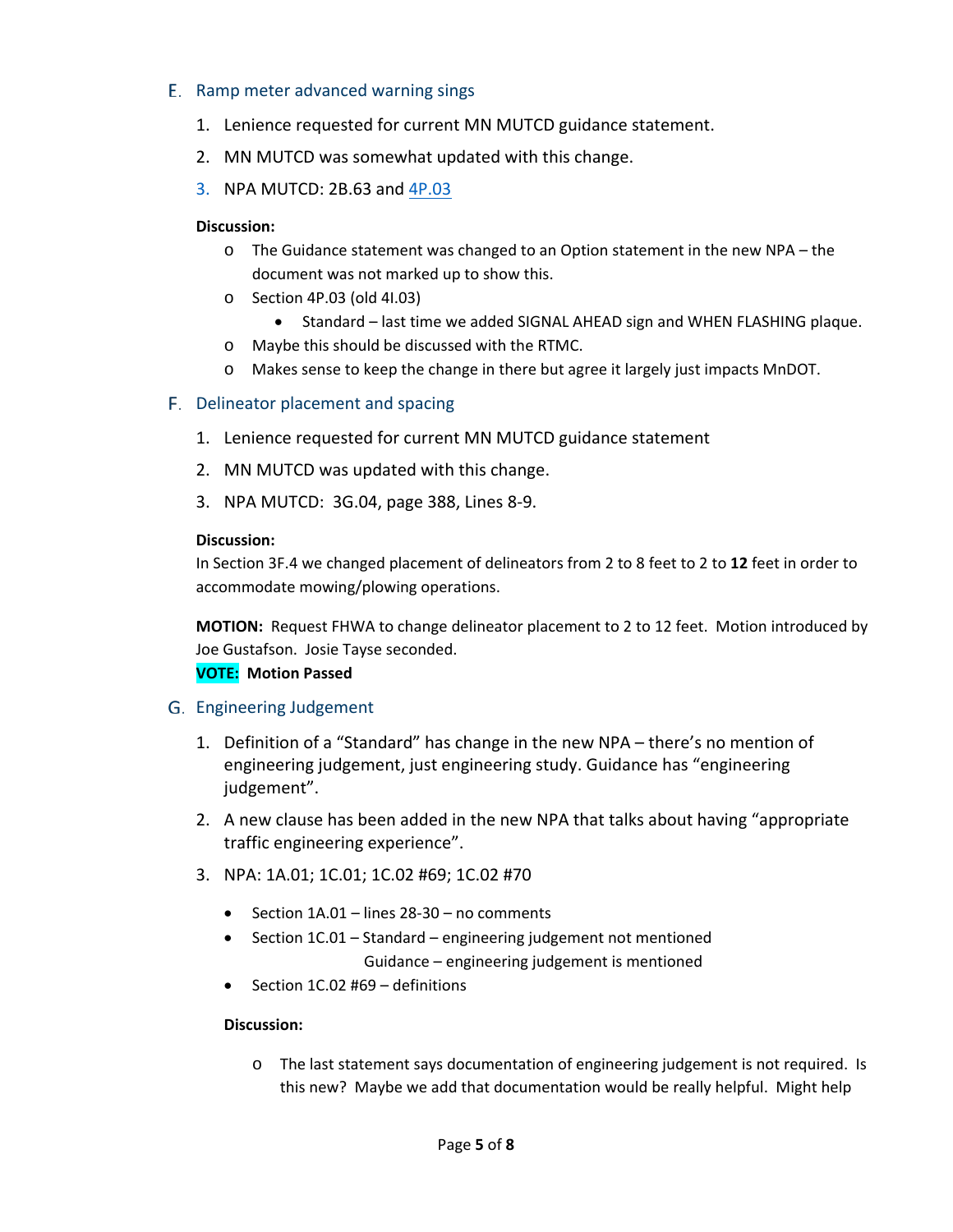establish immunity for engineering decisions. It can be extraordinarily helpful if you find yourself in a lawsuit.

- o MnDOT recommends documentation that sentence is in the current MN MUTCD and MUTCD.
- o The difference between the two definitions (engineering judgement and engineering study) is documentation – otherwise they're the same thing.

**MOTION:** Make a comment that documentation would be helpful and provide a comment to modify the definition for engineering judgment. Motion introduced by Howard Preston; Joe Gustafson seconded.

#### **Discussion:**

- o It is a good practice but is the MUTCD the right place for it? Does it belong here? It's good for us to teach but should it be written here?
- o Statement could be something as simple as "formal documentation of engineering judgment is not required, but documentation may be helpful for future reference.
- o It may be that if we add it in it hurts us more if we don't document.
- o This could be something we could add to the MN MUTCD in the future do we think it's important enough to add country wide.
- o All states don't have the immunity we have so it may impact them differently.
- o Although it may be helpful don't think many people will see it. May hurt us. Language has been there a long time – no reason to add to it.

**VOTE:** Comment to remove the last sentences of the definition of engineering judgement and change it to: Formal documentation of engineering judgment is not required, but documentation may be helpful for future reference. VOTE RESULT: **Did not Pass**

#### H. County Signs

- 1. We are not in conformance with FHWA and MN MUTCD on county signs.
- 2. NPA: 2D.11

#### **Discussion:**

There is strong support to continue the flexibility of black and white signs – this also affects townships.

- o The more flexibility the better.
- o This was never really discussed with FHWA because we're not allowed to change standard statements. Just got lucky last time.
- $\circ$  Regarding the white numbers on the pentagon we should at least bring that sign into conformance with the national one.
- o There should be an option for a black and white square.
- o We can come up with language for the feds that will allow us to keep Minnesota language.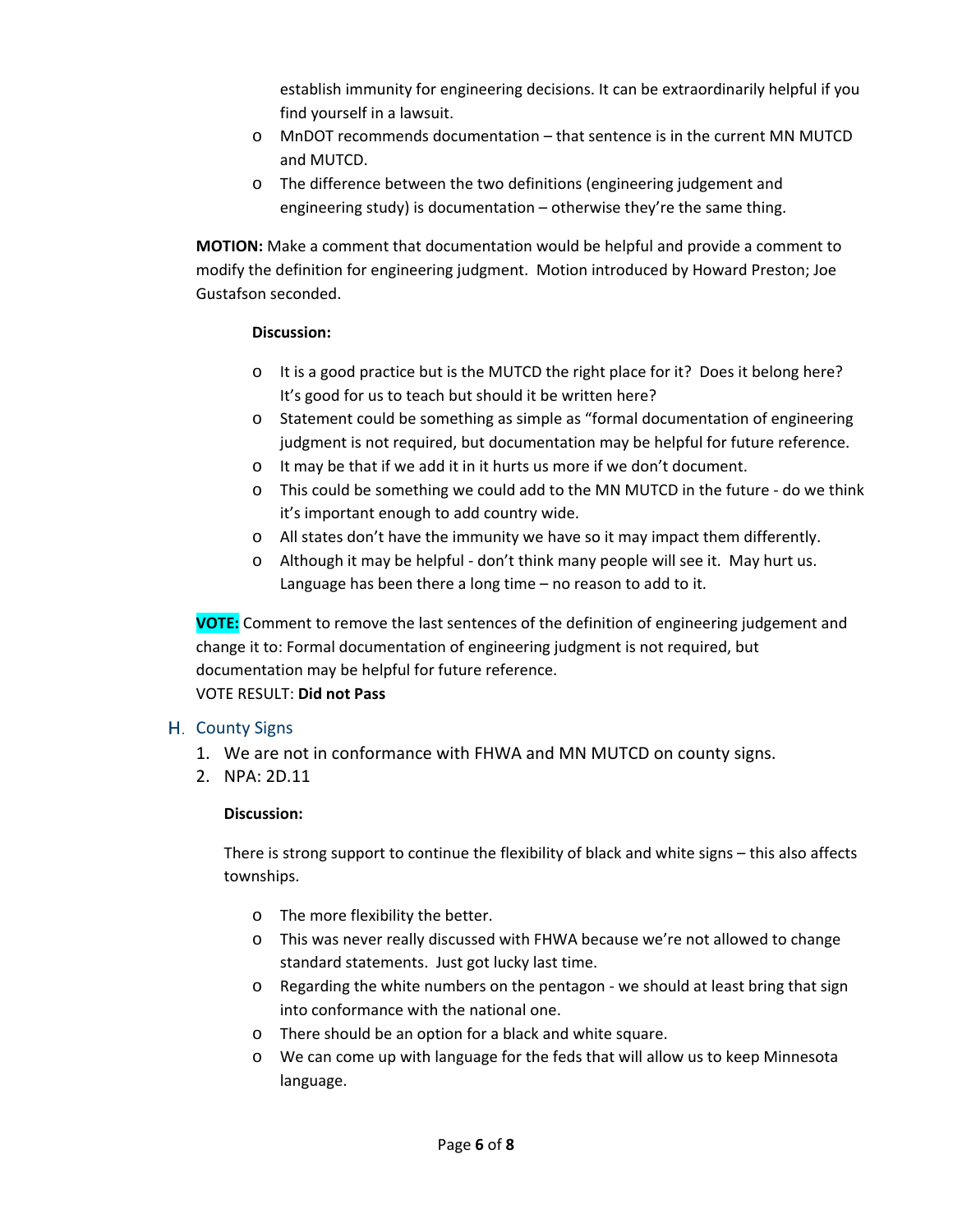- o We'd be encouraging counties to be in conformance with the federal manual by eliminating the black and white square.
- $\circ$  On the fence on this one good reason to have a uniform manual with nation wide standards. This is an information sign - automated vehicles – what are they going to recognize. It's purely informational – not like a stop sign
- o White text shows up better than the yellow.

**Motion:** Table this discussion to the next meeting. Motion introduced by Joe Gustafson. Josie Tayse seconded.

**VOTE:** Table the discussion to next time. Vote Result: **PASSED**

**Action Item:** Joe will propose new language at the next meeting.

- I. Chevrons/Curve warning signs:
	- 1. The new NPA has some modifications we should review this. The table appears to have issues - looks like they missed some things. Exceptions for low volume road has potential for impacts to counties.
	- 2. NPA: 2C.05 thru 2C.13

#### **Discussion:**

- o It appears they're taking out reference to volume.
- o There are no exemptions for low volume roadways. This could be a huge deal for counties.
- o Crash data on rural roads something like 70% of crashes occur on roadways with less than 1000 vehicles a day.
- o The standard talks about speed differentials. Higher speed going to low speed is the issue.

Motion made to adjourn and start with this topic at our next meeting. **VOTE: Motion passed.**

#### **VII. Future NPA Meeting Items**

- A. Distance between advanced warning signs
- **B.** Lane Reduction Arrows
- C. Striping Cycle
- D. Crosswalk Blocks
- E. Single flagger location
- F. Height of Portable Work Zone Signs